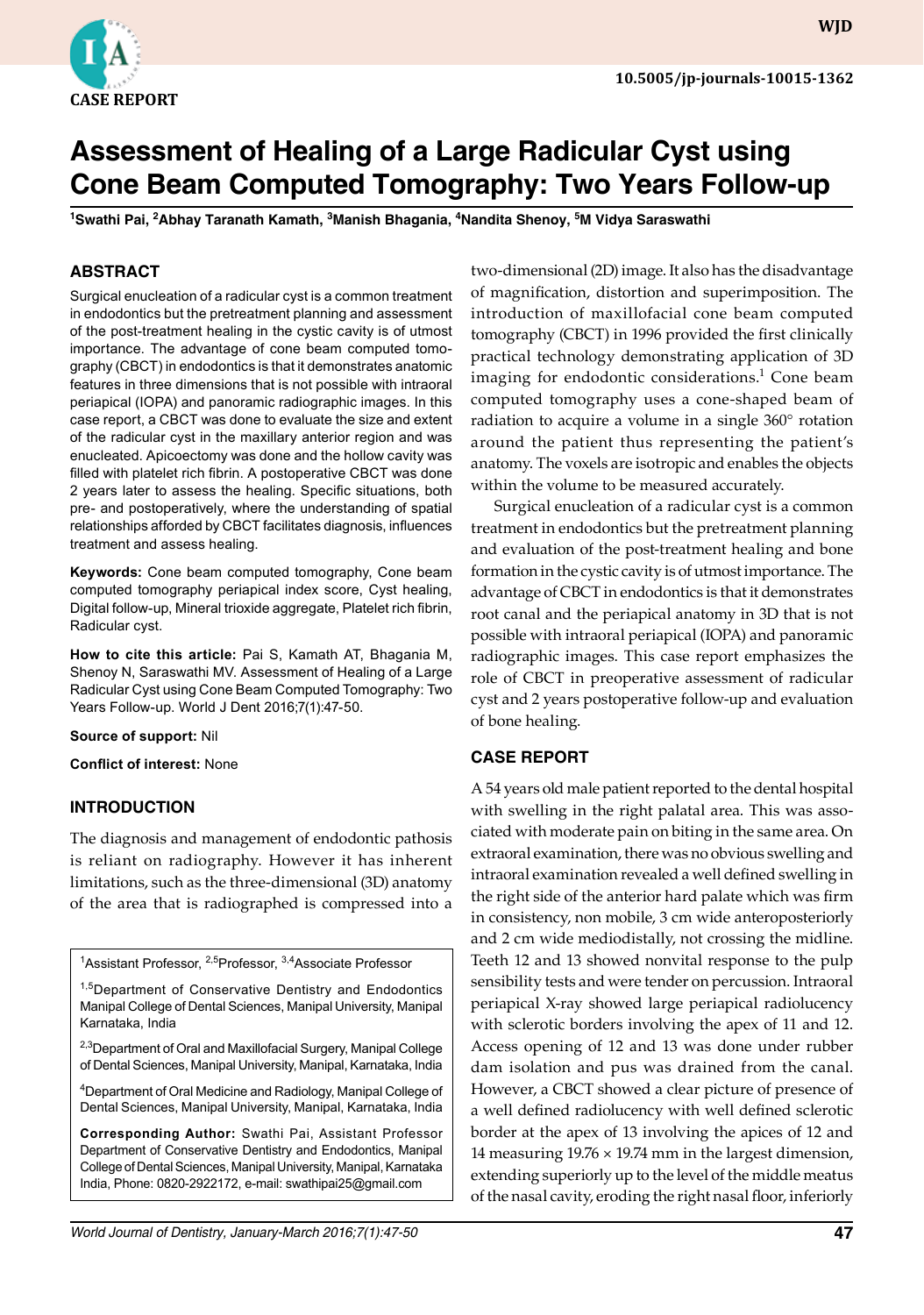

**Figs 1A and B:** (A) Preoperative CBCT scan image—axial view and (B) preoperative CBCT scan image—sagittal view

perforating the floor of the palatal vault (Figs 1A and B). The cone beam computed tomography periapical index (CBCTPAI) score of  $5+D$  was given.<sup>2</sup>

A provisional diagnosis of pulpal necrosis with radicular cyst was done and the cyst was surgically enucleated. Apicoectomy was performed with 12, 13 and retro filling of MTA was done. The hollow cavity was filled with patient's own platelet rich fibrin (PRF) and the flap was sutured back. A 2 years postoperative CBCT revealed presence of ill-defined radiolucency with respect to 11 with 2 mm diameter. A CBCTPAI score of 2 was given $^2$  (Figs 2A and B).

The use of CBCT preoperatively helped to assess the extent of the cyst and plan the surgery better than as with the conventional radiographs. Cone beam computed tomography's 3D imaging helps in visualizing anatomical relationship of the roots and root apices to surrounding anatomical structures in any plane. In addition, the thickness of the cortical plate, the cancellous bone pattern, fenestrations, the shape of the maxilla and mandible as

well as the inclination of the roots of teeth planned for periapical surgery should be able to be determined before starting surgery.<sup>3</sup> Mineral trioxide aggregate (MTA) was used as a root end filling material because it has shown 89% clinical success with a follow-up time ranging from  $4$  to 72 months. $^4$ 

Platelet rich fibrin was used as a gingival tissue regeneration membrane as it can be used to promote wound healing, bone regeneration, graft stabilization, wound sealing and hemostasis.<sup>5</sup> The fibrin matrix of PRF is better organized and is able to more efficiently direct stem cell migration and the healing.<sup>6</sup>

The CBCTPAI scores are calculated by analysis of the lesion in 3D, with CT slices being obtained in mesiodistal, buccopalatal and diagonal directions. The measurement of lesion depth contributes significantly to the diagnosis and consequently to improve case prognosis. The addition of the variables expansion of cortical bone and destruction of cortical bone to CBCTPAI scoring system permits the analysis of two possible sequels to



**Figs 2A and B:** (A) Postoperative CBCT scan image—axial view reveals decrease in the size of cyst to 2 mm and (B) postoperative CBCT scan image—sagittal view reveals the formation of cortical plate of palatal

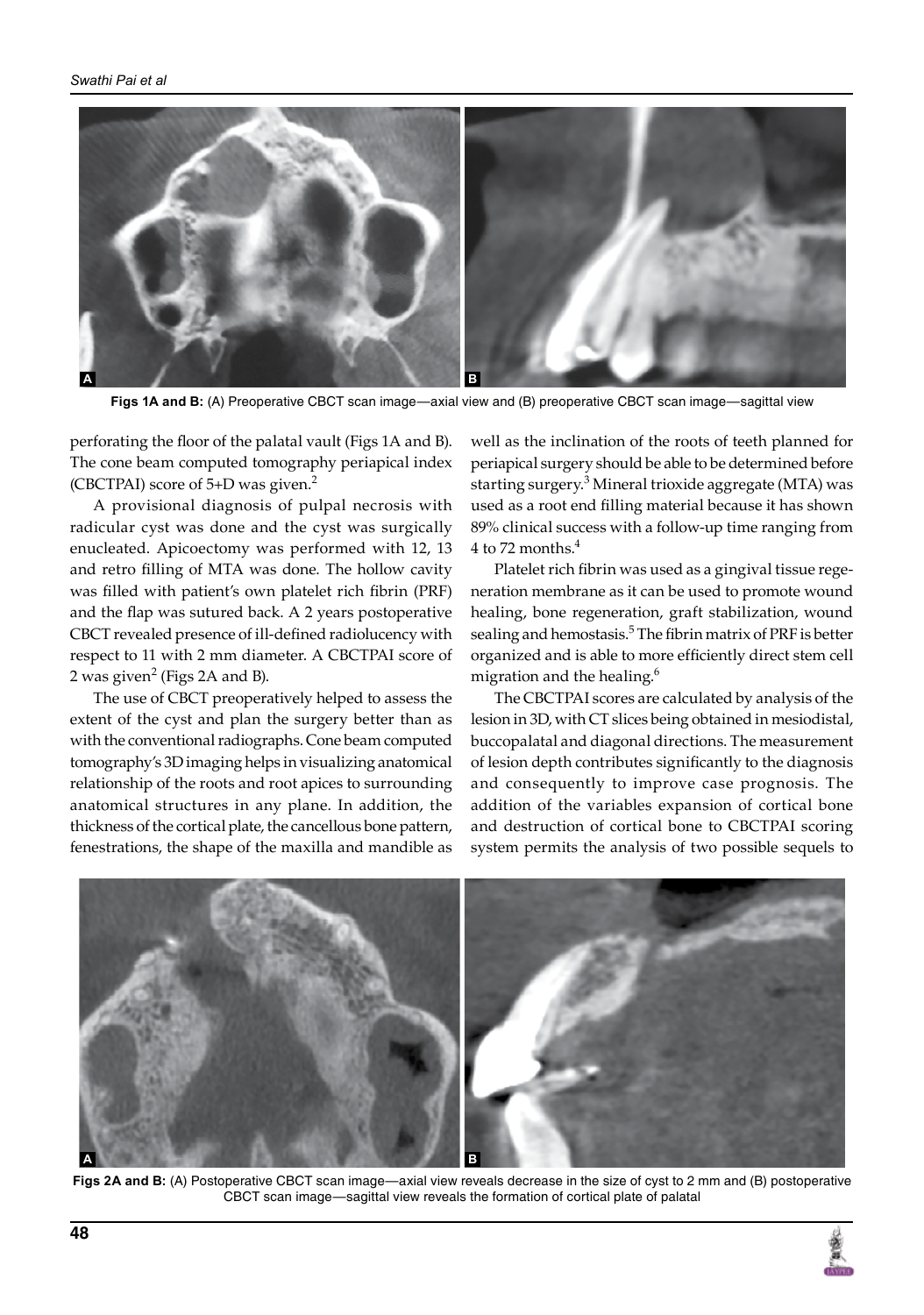apical periodontitis that might be missed by periapical radiography.<sup>7</sup> In the present case report, a CBCTPAI score of 5+D was given which was because of the large size of 19 mm and perforation of the palatal cortical plate. $2$  Two years postoperative CBCT evaluation scored a CBCTPAI score of 2 suggestive of a healing site. This is in accordance to a case report of nonsurgical endodontic treatment of a radicular cyst where the pretreatment CBCTPAI score was 5+E+D and 10 months post-treatment CBCTPAI was 4.<sup>8</sup> The reason for persistence of the radiolucency can be attributed either to the ongoing healing process or to the periapical tissue scar. In a study, it was seen that on average, the periapical bone defect measured on periapical radiographs was approximately 10% smaller than on coronally sectioned CBCT images 1 week postoperatively. More remaining defects were detected 1 year after periapical surgery on CBCT images than on periapical radiographs, however they are uncertain how this information is related to success or failure after root end resection.<sup>8</sup>

In a similar case report, a 2-year follow-up radiograph revealed changes, such as the increase in density of the lesion and trabecular regeneration which confirmed healing.<sup>9</sup> However the success of root canal treatment followed by apicoectomy is better assessed and compared by a CBCT rather than conventional radiographs. Intraoral radiography is based on the transmission, attenuation, and recording of X-rays on an analog film or digital receptor, and requires optimized geometric configuration of the X-ray generator, tooth, and sensor to provide an accurate projection of the tooth. The image produced is a 2D representation of a 3D object. If any component of the imaging chain process is compromised, the resulting image may demonstrate exposure or geometric errors and be suboptimal.<sup>10</sup>

When using appropriate tomographic techniques it is possible to look at each root separately. Slice angles can be chosen so that the frontal and sagittal slices, respectively, become parallel with the longitudinal axis of the root and, therefore, the axial slices perpendicular to it. These factors make high-quality tomographic techniques superior over conventional radiography in endodontics.<sup>11</sup> Cone beam computed tomography should not be done unless it is necessary and do more good than harm. Once done, the whole image dataset should be assessed completely to maximize the resultant clinical data.12 However, the limitations of CBCT apart from the cost and increase in radiation exposure includes beam scattering due to dental fillings, root canal fillings, posts and dental implants, which often show dark bands and cupping artifacts.<sup>13</sup> Cone beam computed tomography

typically is not calibrated to conform Hounsfield units to measure bone density and are not suitable for soft tissue assessment.<sup>14</sup>

# **CoNCLuSIoN**

Although conventional intraoral radiography provides clinicians with cost-effective, high-resolution imaging and continues to be the front-line method for dental imaging, CBCT is a very useful imaging modality and technology in comprehensive endodontic evaluation. There are, however, specific situations, both pre- and postoperatively, where the understanding of spatial relationships afforded by CBCT facilitates diagnosis and influences treatment. More clinical trials are necessary to evaluate long-term assessment of periradicular healing.

## **ReFeReNCeS**

- 1. Farman AG, Levato CM, Scarfe WC. 3D X-ray: an update. Inside Dent 2007;3:70-74.
- 2. Estrela, Carlos, et al. A new periapical index based on cone beam computed tomography. J Endod 2008;34(11): 1325-1331.
- 3. Patel S, Dawood A, Pitt Ford T, Whaites E. The potential applications of cone beam computed tomography in the management of endodontic problems. Int Endod J 2007;40: 818-830.
- 4. Saunders WP. A prospective clinical study of periradicular surgery using mineral trioxide aggregate as a root-end filling. J Endod 2008 Jun;34(6):660-665.
- 5. Dohan DM, Choukroun J, Diss A, Dohan SL, Dohan AJ, Mouhyi J, et al. Platelet-rich fibrin (PRF): a second-generation platelet concentrate: part I—technological concepts and evolution. Oral Surg Oral Med Oral Pathol Oral Radiol Endod 2006;101:e37-44.
- 6. Simonpieri A, Del Corso M, Sammartino G, Dohan Ehrenfest DM. The relevance of Choukroun's plateletrich fibrin and metronidazole during complex maxillary rehabilitations using bone allograft-part II: implant surgery, prosthodontics and survival. Implant Dent 2009;18: 220-229.
- 7. Khetarpal A, Chaudhary S, Sahai S, Talwar S, Verma M. Radiological assessment of periapical healing using the cone beam computed tomography periapical index: case report. J Dent Med Sci 2013;9:46-45.
- 8. Christiansen R, Kirkevang LL, Gotfredsen E, Wenzel A. Periapical radiography and cone beam computed tomography for assessment of the periapical bone defect 1 week and 12 months after root-end resection. Dentomaxillofac Radiol 2009;38:531-536.
- 9. Chaudhary S, Tripathi P, Upadhaya Y, Seth P. Successful nonsurgical management of a large radicular cyst: a case report with review of literature. Int J Contemp Dent Med Rev 2015; Article ID: 030215. DOI: 10.15713/ins.ijcdmr.65.
- 10. Gröndahl HG, Huumonen S. Radiographic manifestations of periapical inflammatory lesions. Endodontic Topics 2004;8:55-67.